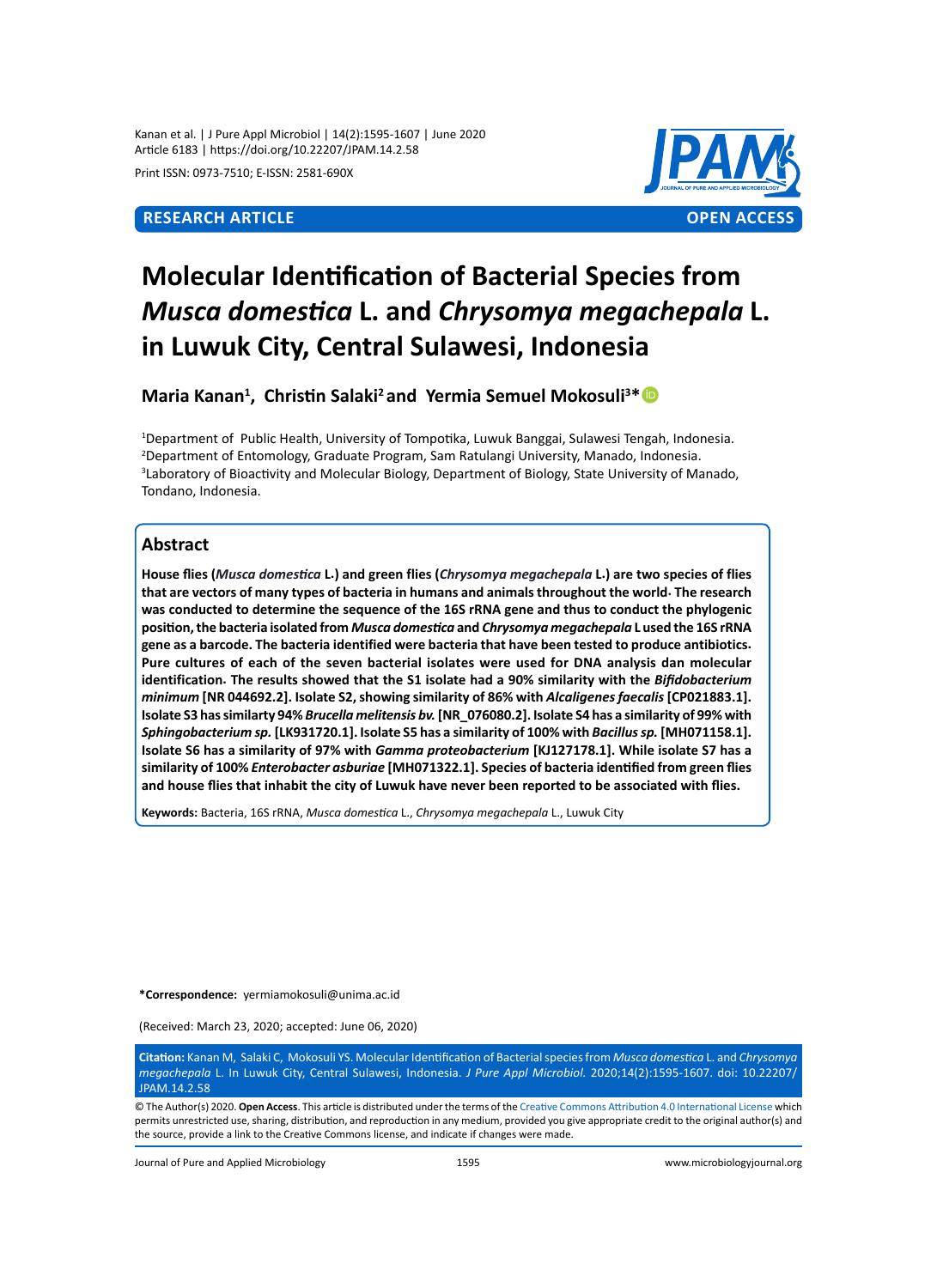#### **Introduction**

The housefly, is one of the most common insects found worldwide. House flies (*Musca domestica* L.) and green flies (*Chrysomya megachepala* L.) are the two species of flies most commonly found around residential areas, rubbish bins, hospitals and other dirty areas in the tropics. In a previous study, morphological and genetic characteristics of the house fly and green fly from Luwuk City were distinguished, based on the cytochrome oxidase gene subunit  $1$  (CO1)<sup>1</sup>. The activity of house flies and green flies in dirty areas causes the two species of flies to become mechanical vectors of pathogenic microbial transmission.

All live stadium of house flies (e.g. larvae, pupae, adults) were commonly contaminated with a lot of kinds of microorganisms. However, adult house flies are highly mobile, they transport bacteria from septic environments to other substrates via contamination of their surfaces (legs, wings, bodies) and also by regurgitation of crop contents<sup>2,3</sup>. Bacteria on the internal and external parts of house flies vary greatly depending on geographical location and habitat<sup>4,5</sup>. Since house flies have the potential to become vectors of various types of pathogenic bacteria. The bacteria found in the larval stage of the fly are very different from the bacteria isolated from adult flies<sup>6</sup>. However, there are similarities in the types of bacteria in the internal parts of flies that live in different geographical areas<sup>6</sup>. Previous studies have identified bacterial isolates capable of producing antibiotic compounds against other bacteria in vitro tests. These bacteria were identified based on the 16S rRNA gene in this study. Molecular identification and metagenomic analysis of bacteria are very important to get antibiotic-resistant bacterial species and bacteria that cannot be isolated and cultured on artificial media<sup>7,8</sup>.

House flies have implications in the transmission of serious diseases such as anthrax, ophthalmia, typhoid fever, tuberculosis, cholera, and infantile diarrhea and transmit other pathogenic bacteria<sup>4,7</sup>. House flies can transmit more than 64 species of pathogenic bacteria in humans and animals, especially pathogenic microbes in the human digestive tract19,10. *Musca*  *domestica* and *C. megacephala* are two species of flies that live in human settlements. Both species of flies have evolved with various species of pathogenic bacteria in humans, so it is very potential to transmit new species of pathogenic bacteria in humans<sup>1,12</sup>. Furthermore, *C*. *megacephala* is able to transmit 11-12 times more bacterial colonies than *Musca domestica*11,13.

House flies potential mechanical or biological vectors for the dissemination of pathogenic and multidrug-resistant bacteria<sup>8,15,16</sup>. In spite of these pathogenic microbes do not infect house flies. House flies have developed self-defense mechanisms against pathogenic microbes associated with the mouth organ, digestive tract and body surface $9,17$ . Researchers from Macquarie University found antibiotics produced by microbes associated with flies, at each stage of fly development<sup>18</sup>. It should be suspected that house flies play a role in spreading antibiotic-resistant bacteria<sup>3,19,20</sup>. For this reason, research into the identification of bacteria from flies in various places in the world needs to be done continuously.

Isolation and identification of bacteria in house flies from various geographical locations is important to solve the types of pathogenic bacteria associated with flies. In this study, flies were obtained from the city of Luwuk. Luwuk is a coastal city in Central Sulawesi which, according to data from the Central Sulawesi Provincial Health Office in 2018, has a high digestive tract pathogenic infection. The location of the fly sample was obtained from several characteristics of the fly's habitat, namely the traditional market area, residential areas, and hospitals. This research was conducted to identify molecular species of bacterial isolates from flies from various habitats in the city of Luwuk. The bacteria identified are bacteria that in previous studies have been known to produce antibiotics against other pathogenic bacteria.

#### **Matertials and Methods Samples**

Flies samples were taken from two locations in the city of Luwuk namely hospital waste dumps and traditional market waste dumps. Flies are caught with insect catching nets, directly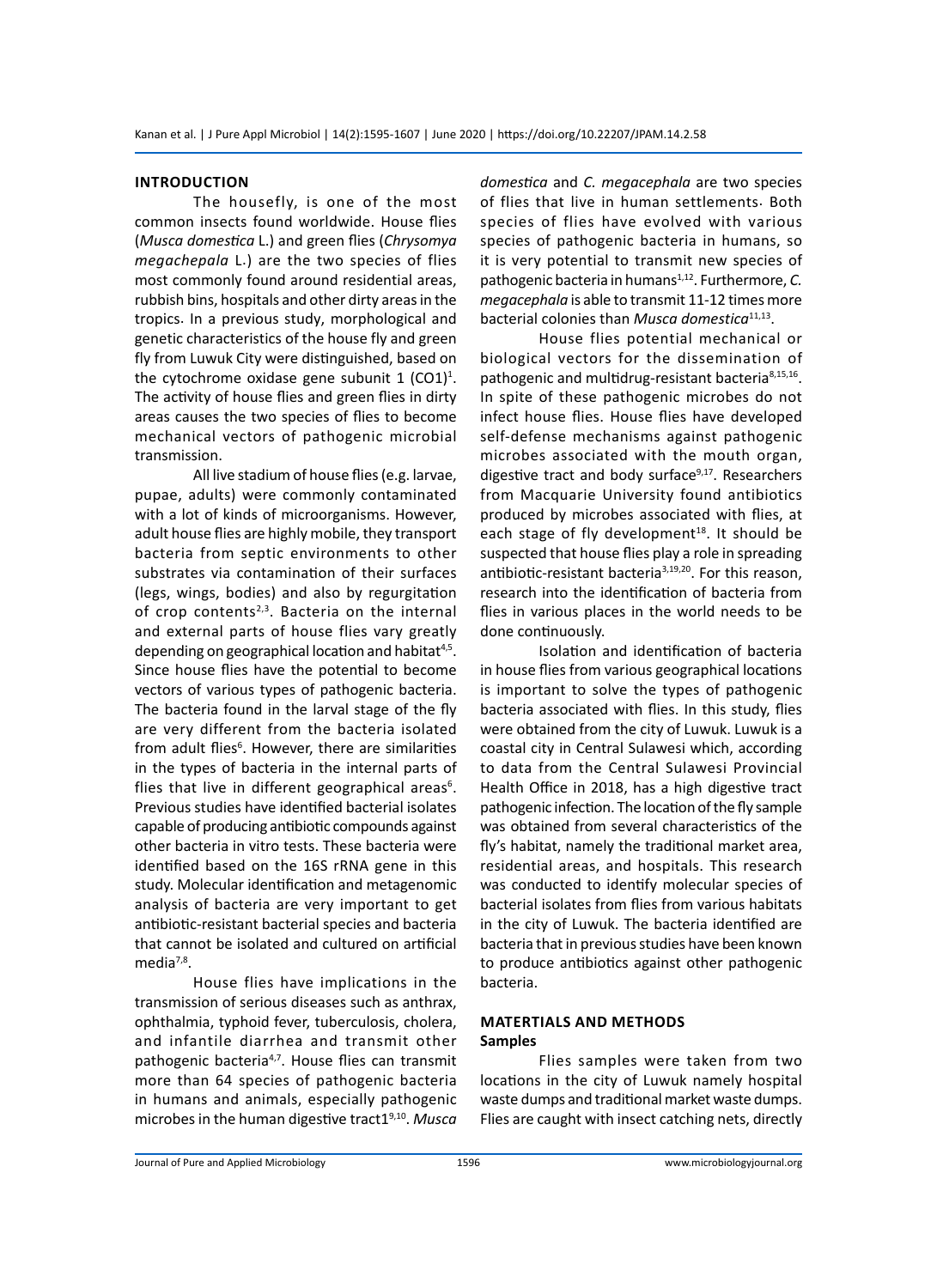preserved in sterile bottles sampels. Based on morphological identification, house flies and green flies were preserved separately in bottles.

# **Isolate bacteria from flies**

# **Isolation of bacteria from wings of flies**

The flies were preserved with sterile bottles samples before being used as a source of bacterial inoculum, preserved again at sterile tube 60 minutes After 60 minutes, the fly is transferred to a sterile petri dish with a filter paper mat to remove residue on the surface of the fly's body. Next, the flies were put into a test tube containing 9 ml of physiological NaCl, incubated for 15 minutes. In a test tube containing flies, 1 ml of suspension is taken, then poured into a petri dish. Subsequently, the petri dish was added to the nutrient agar medium with a volume of 15 ml and then homogenized. The culture was incubated at 35 $\mathrm{^0}$  C for 2 x 24 hours. Each isolate that grew, was distinguished by colony shape, color, and edge of the colony in pure culture on two nutrient agar and incubated for 1 x 24 hours at 35°C. Colonies that grow in the subculture on sloping agar are then used for morphological analysis, gram staining, biochemical tests and DNA analysis.

### **Isolate bacteria from the fly's digestive tract**

Flies were preserved with 95% ethanol before being used as a source of bacterial inoculums, preserved again on 95% ethanol in new bottles for 60 minutes. After 60 minutes, flies are placed on sterile petri dishes with sterile filter paper to absorb the remaining ethanol on the surface of the fly's body. Then, flies are noticed in the new sterile petri dish. Using a surgical instrument, cut longitudinally from the posterior direction (head) to the tail so that it is separated into two parts. Sterile cotton is applied from the head to the fly's body parts, then inoculated in agar nutrient media. The culture was incubated at 35°C for 1 x 24 hours. Each isolate that grew, was distinguished by colony shape, color, and edge of the colony in pure culture on two nutrient agar and incubated for 1 x 24 hours at 35°C. gram, biochemical testing and DNA analysis.

# **Molecular identification**

#### **Preparation of Bacterial Isolate**

Prior to DNA extraction and Purification, the purified bacterial isolate was previously inoculated into agar nutrient media and incubated for 1 x 24 hours at room temperature. Bacteria were isolated from the digestive tract of the green fly (*Chrysomya megachepala*) and the wing of the house fly (*Musca domestica* L.). Growing bacterial colonies are used as a source of bacterial cell suspension for DNA analysis.

### **Extraction and Purification of DNA**

Bacterial suspension from pure culture is prepared aseptically. The bacterial isolate DNA was extracted with Presto TM Mini gDNA Bacteria Kit Geneaid as described in the manufacturer's protocol, with modification by researchers. Suspension of bacterial isolates was taken as much (1 x 109 cells) / 200  $\mu$ l, then put into a 1.5 ml sample tube. Subsequently added 200 µl of positive gram buffer (+), lysozyme (± 0.8 mg / 200 µl), then vortex until lysosim dissolves. Incubated at 37°C for 90 minutes. Next, add 20 µl proteinase K, then vortex. Incubate at 600C for 10 minutes, during incubation, the tube is rocked every 5 minutes. Next, add 200 µl GB of the buffer, mix with vortex for 10 seconds. Incubate at 70°C for 10 minutes, making sure the lisis is clear. Meanwhile, heat the elution on a thermostat with a temperature of 70°C. 200 µl of ethanol are added, which mixes quickly.

The GD column is inserted into the 2 ml collection tube, then transfer the mixture to the GD column. Centrifugation was carried out at 14000 -16000 g for 2 minutes. The collection tube is separated from the GD column, then enter the GD column in the new collection tube. 400 µl of W1 buffer was added to the GD column, then centrifuged at 16000 g for 30 seconds. Move the GD column to the new collection tube, then add 600 µl wash buffer to the GD column. Centrifuge at 16,000 g for 30 seconds, then move the GD column to the new collection tube. Centrifuge for 3 minutes at 16000 g to ensure dry/clean matrix column. Move the GD column to the new microcentrifuge tube. Add 100 µl of heated elution buffer and incubate for 3 minutes. Centrifuge at 16,000 g for 30 seconds. Transfer the total DNA to the DNA sample tube that has been previously labeled.

#### **Analysis of DNA Concentration and Purity**

The results of total DNA extraction were then analyzed for concentration and purity using a Lambda 35 Perkin Elmer UV / VIS Spectrometer. DNA purity can be seen with A260 / A280 ratio values between 1.8 - 2.0 nm. If <1.8 means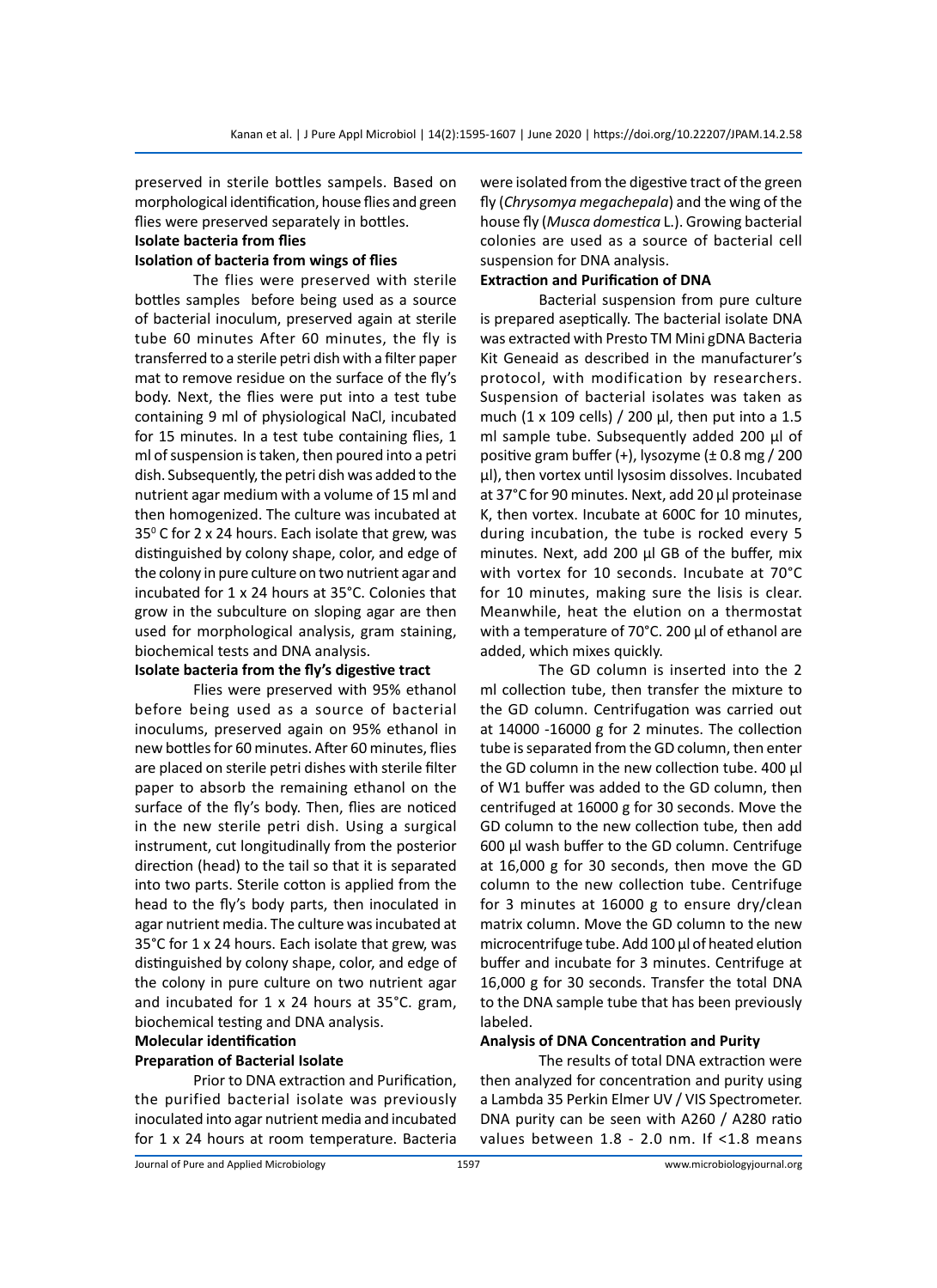that it is contaminated with protein and/or components of protein derivate contamination that affect DNA molecules, and if> 2.0 means contaminated with RNA (Protocol Kit), with the formula DNA Concentration and Purity<sup>21</sup> as follows :

• DNA concentration = absorbance 260 x 50

• Purity of DNA = absorbance 260 / absorbance 280

# **Amplification of 16S rRNA gene by PCR method**

Extracted DNA was amplified using the PCR method with Eppendorf Master cycles pro s PCR machine. The PCR process uses 2x MyTaq HS Red Mix Bioline and 16S rRNA primers used in the PCR amplification process were: 16sA (5´CGC CTG TTT AAC AAA AAC AT 3 ´) (Foward) and 16sB2 (5´TTT AAT CCA ACA TCG AGG 3´) (Reverse). The 16S RNA primer used can identify all types of eubacteria ( Cognato & Vogler, 2001). PCR conditions initial denaturation of 72°C for 50 seconds then denaturation following 94°C for 30 seconds. Annealing 49°C for 40 seconds, extension 72°C for 50 seconds, final extension 72°C for 5 minutes. The number of cycles as much as 35 times. (Table 1, Table 2 and Table 3). Visualization of PCR products using the agarose electrophoresis method of 1.8%. Electrophoresis results were observed using a UV Chamber to obtain electrogram images.

#### **Sequence processing and analysis**

Sequencing uses ABI PRISM 3730xl

**Tabel 1.** PCR Components

| <b>PCR Component</b>        | Volume (µL) |
|-----------------------------|-------------|
| 2x MyTag HS Red Mix Bioline | 25          |
| Primer Forward 16sA         | 1           |
| Primer Reverse 16sB2        | 1           |
| DNA of bacterial isolates   | 2           |
| DdH <sub>2</sub> O          | 21          |
| Total                       | 50          |

**Tabel 2.** PCR Conditions According to the Protocol

Genetic Analyzer Developed by Applied Biosystems USA through Singapore's FIRST BASE sequencing service. Sequencing results from Singapore's First Base laboratory in the form of .seq file were analyzed using Geneious 10.1.3. The results of reading with Geneious 10.1.3 are sequence chromatograms, base sequences of 16S rRNA genes for each bacterial isolate and sequence characteristics. The consensus area was determined using Bioedit. Sequences of 16S rRNA gene consensus for each bacterial isolate obtained were used for homology analysis with BLAST (Basics Local Alignment Searching Tools) online on the NCBI website (https://blast.ncbi.nlm.nih. gov/Blast.cgi). Selected BLAST result sequences were used to reconstruct phylogeny trees. Reconstruction of phylogeny trees using MEGA 7.0. The phylogeny tree model used was determined through the analysis of a suitable model in MEGA 7.0 software. The phylogeny tree construction uses two models with 1000x boostrap<sup>22</sup>. The phylogeny tree construction was also carried out online at the NCBI website.

#### **Results**

A total of seven bacterial isolates were successfully isolated and cultured pure. One isolate came from the digestive tract of a green fly and six isolates were successfully grown from the wing of a house fly (Table 4).

Five isolates had a white colony, one isolate had a grayish-white colony and one isolate had a yellow colony. As for the colony shape characteristics, two isolates had an irregular colony shape, three-round isolates, one isolate in the form of diffuse filaments and one isolate in the form of fine filaments. The characteristics of isolate cells were obtained by four gram-positive isolates, two gram-negative isolates and one unidentified isolate (Table 5).

**Tabel 3.** Modified PCR Conditions

| Cyle | Duration<br>(Seconds) | Temp.<br>(°C) | Phase                   | Cyle | Duration Temp.<br>(second) (°C) |    | Phase                   |
|------|-----------------------|---------------|-------------------------|------|---------------------------------|----|-------------------------|
| 35x  | 50                    | 72            | Initiating Denaturation | 35x  | 60                              | 94 | Denaturation            |
|      | 30                    | 94            | Denaturation            |      | 30                              | 54 | Annealing               |
|      | 40                    | 49            | Annealing               |      | 30                              | 72 | Ekstension              |
|      | 50                    | 72            | Ekstension              |      | 60                              | 72 | <b>Final Ekstension</b> |
|      | 300                   | 72            | <b>Final Ekstension</b> |      |                                 |    |                         |
|      |                       |               |                         |      |                                 |    |                         |

Journal of Pure and Applied Microbiology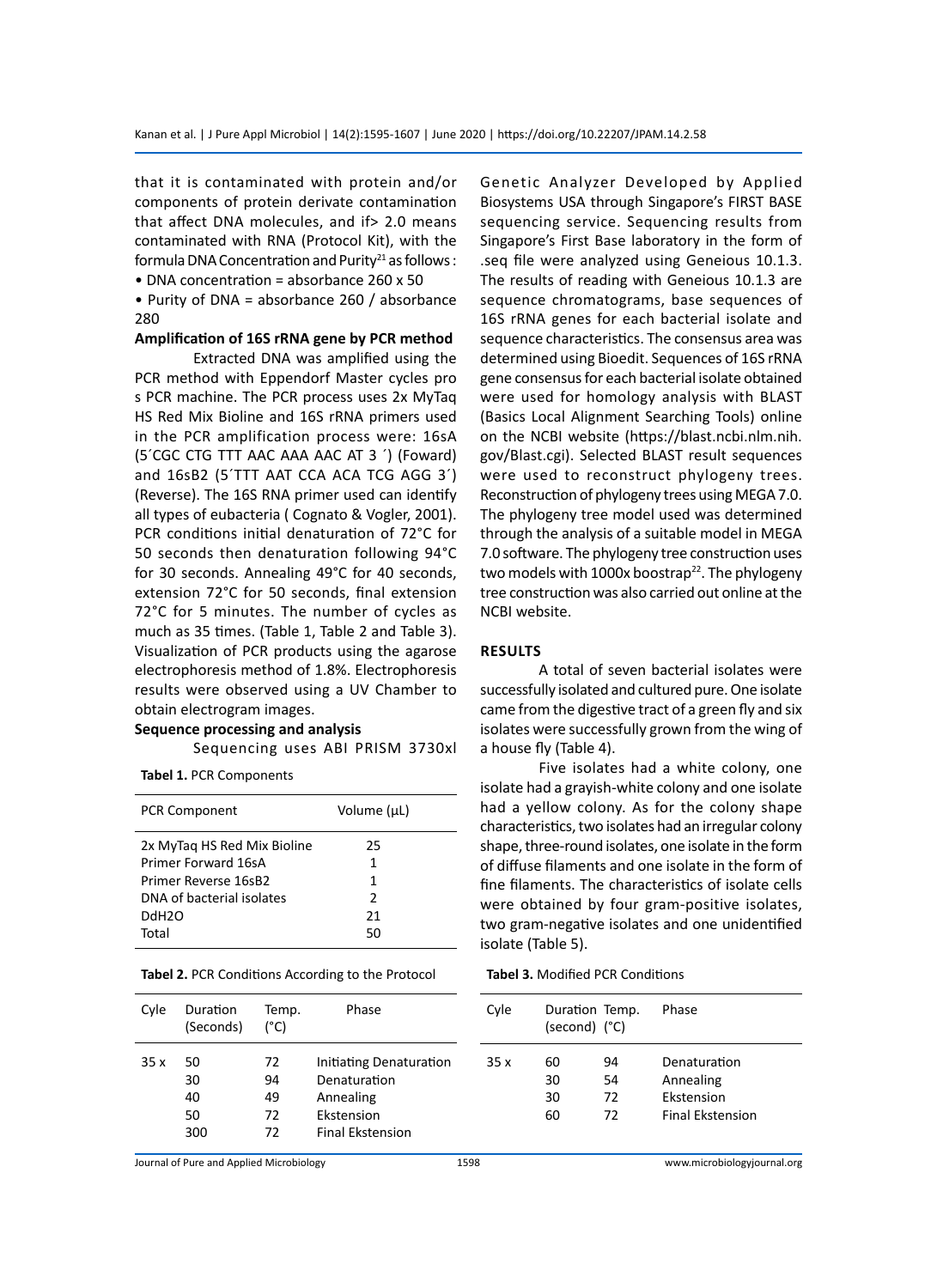| <b>Isolate Code</b> | Origin of Isolates                                                                                    | Pure Culture | Staining                                                         |
|---------------------|-------------------------------------------------------------------------------------------------------|--------------|------------------------------------------------------------------|
| $S1 = USLHRS$       | Digestion tract of green flies<br>(Chrysomya megachepala L.)<br>from hospital waste dumps.            |              |                                                                  |
| $S2 = SKRMCPSR$     | Isolated from the left wing<br>of house flies (Musca domestica<br>L.) from market waste dumps.        |              |                                                                  |
| $S3 = SKNMCPSR$     | Isolated from the right wing<br>of house fly (Musca domestica<br>L.) from the market garbage<br>dump. |              |                                                                  |
| $S4 = SKNMCRS$      | Isolated from the right wing<br>of a house fly (Musca domestica<br>L.) from a hospital waste dump.    |              |                                                                  |
| S5 = SKRMCPSR       | Isolated from the left wing of<br>house flies (Musca domestica L.)<br>from market waste dumps.        |              |                                                                  |
| $S6 = SKRMCPSR$     | Isolated from the left wing of<br>house flies (Musca domestica L.)<br>from market waste dumps.        |              | This isolate does<br>not produce<br>consistent gram<br>staining. |
| S7 = SKRMCPSR       | Isolated from the left wing of<br>house flies (Musca domestica L.)<br>from market waste dumps.        |              |                                                                  |

**Table 4.** Bacterial isolates from the digestive tract of green flies and wing house flies in Luwuk city.

Journal of Pure and Applied Microbiology 1599 www.microbiologyjournal.org

SS 7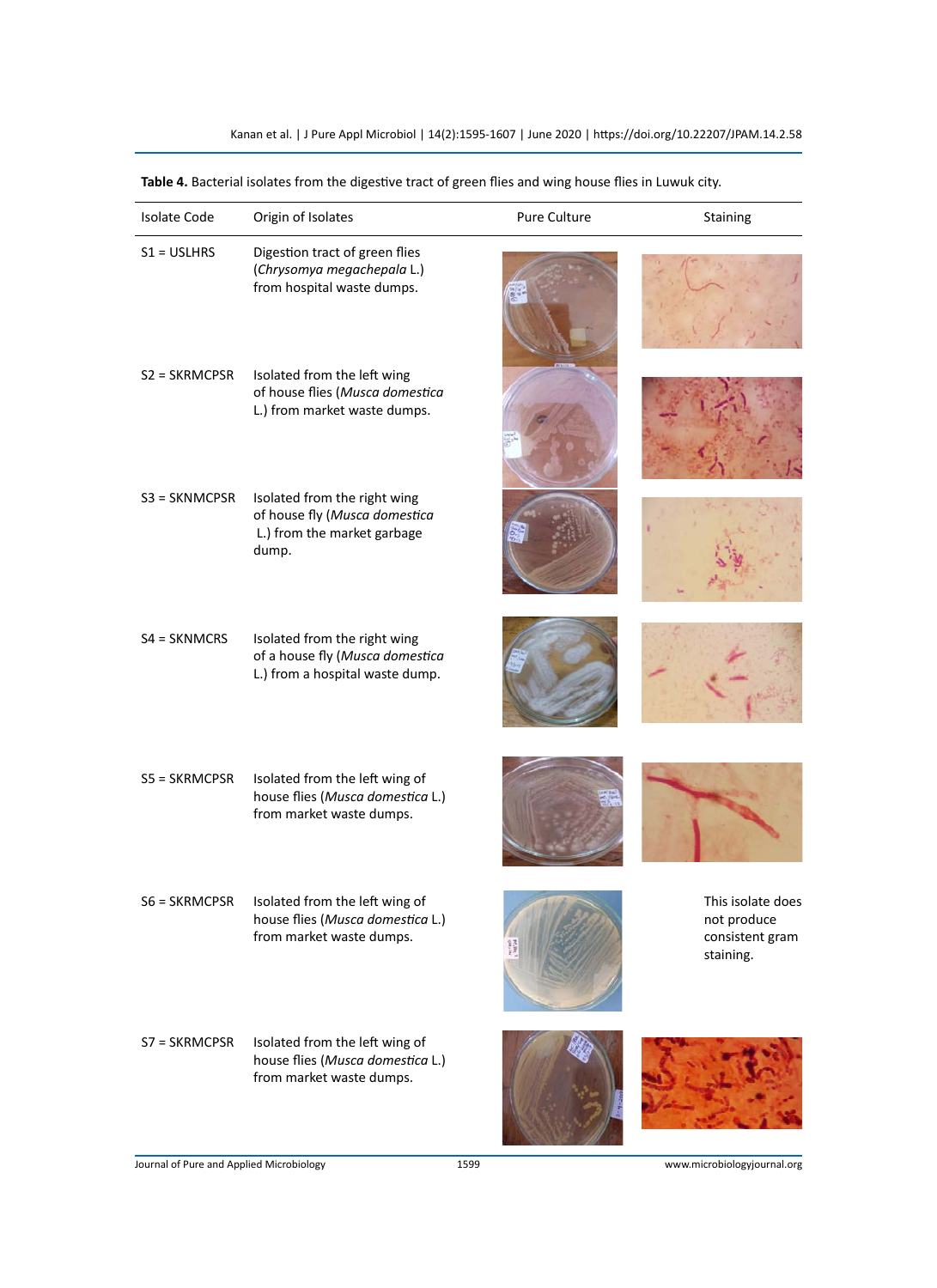Kanan et al. | J Pure Appl Microbiol | 14(2):1595-1607 | June 2020 | https://doi.org/10.22207/JPAM.14.2.58

| No.           | Samples / Isolates Name | Morphology of bacterial colony |                     | Gram Stain          |
|---------------|-------------------------|--------------------------------|---------------------|---------------------|
|               |                         | Colour                         | <b>Shapes</b>       |                     |
|               | $S1 = USLHRS$           | White                          | Irregular           | Gram positive $(+)$ |
| $\mathcal{P}$ | $S2 = SKRMCPSR$         | White                          | Irregular           | Gram positive $(+)$ |
| 3             | $S3 = SKNMCPSR$         | White                          | Rounded             | Gram positive $(+)$ |
| 4             | $S4 = SKNMCRS$          | White                          | Filament spread     | Gram positive $(+)$ |
| 5             | $SS = SKRMCPSR$         | Grayish white                  | Fine filament shape | Gram negative (-)   |
| 6             | $S6 = SKRMCPSR$         | White                          | Rounded             | Not definition      |
|               | $S7 = SKRMCPSR$         | Yellow                         | Rounded             | Gram negative (-)   |

#### **Extraction and Purification of total DNA of flies**

DNA from a total of seven bacterial isolates was successfully extracted using Presto TM Mini gDNA Bacteria Kit Geneaid. Pure isolate culture is used as a cell source for the extraction and purification of total DNA. The total DNA volume of each isolate was 100 µl (approximately 75 ng). Based on the analysis of purity obtained the distribution of total DNA purity is 1.40 - 1.8. Whereas the distribution of total DNA concentration is 35.40 to 55.20  $\mu$ g /  $\mu$ l (Table 6).

Concentration and purity of total bacterial DNA greatly influence the success of 16S rRNA gene amplification by PCR method $24,25$ . The optimal total DNA concentration based on the kit protocol used is 30  $\mu$ g /  $\mu$ l up to 60  $\mu$ g / µl, while for total DNA purity it is in the range of 1.7 - 2.0 (A260 / A280). Reach a conclusion, the concentration of DNA of seven bacterial fly isolates was good. The total DNA purity obtained is quite good. Modified protocols at the immersion stage of proteinase-K and RNAase have been shown to increase concentration but not to total DNA purity.

| No            | Samples /<br>Isolates | Concen. µg/ml<br>(A260/A280) | Purity<br>(A260/A280) |
|---------------|-----------------------|------------------------------|-----------------------|
| 1             | $S1 = USLHRS$         | 41,20                        | 1,80                  |
| $\mathcal{P}$ | $S2 = SKRMCPSR$       | 47,35                        | 1,75                  |
| 3             | $S3 = SKNMCPSR$       | 38,20                        | 1,43                  |
| 4             | $S4 = SKNMCRS$        | 35,40                        | 1,40                  |
| 5             | $SS = SKRMCPSR$       | 50,14                        | 1,43                  |
| 6             | $S6 = SKRMCPSR$       | 50,20                        | 1,65                  |
| 7             | $S1 = USLHRS$         | 50,10                        | 1,70                  |
|               |                       |                              |                       |

However, the quality of the total bacterial DNA as a template will be known after the 16S rRNA gene amplification was performed using the PCR method.

#### **PCR and visualization of amplicon16S rRNA by electrophoresis method**

Visualization of 16S rRNA gene amplicons of seven bacterial isolates in the range of 700 bp to 1500 bp. Isolates S1 was visualized at 780 bp, Isolate S2 800 bp, Isolate S3 815 bp, Isolate S4 890 bp, Isolate S5 1500 bp, Isolate S6 1097 bp, and



**Fig. 1.** Visualization of the 16S RNA gene amplicon of seven bacterial isolates from flies in Luwuk City, Central Sulawesi, Indonesia.

Journal of Pure and Applied Microbiology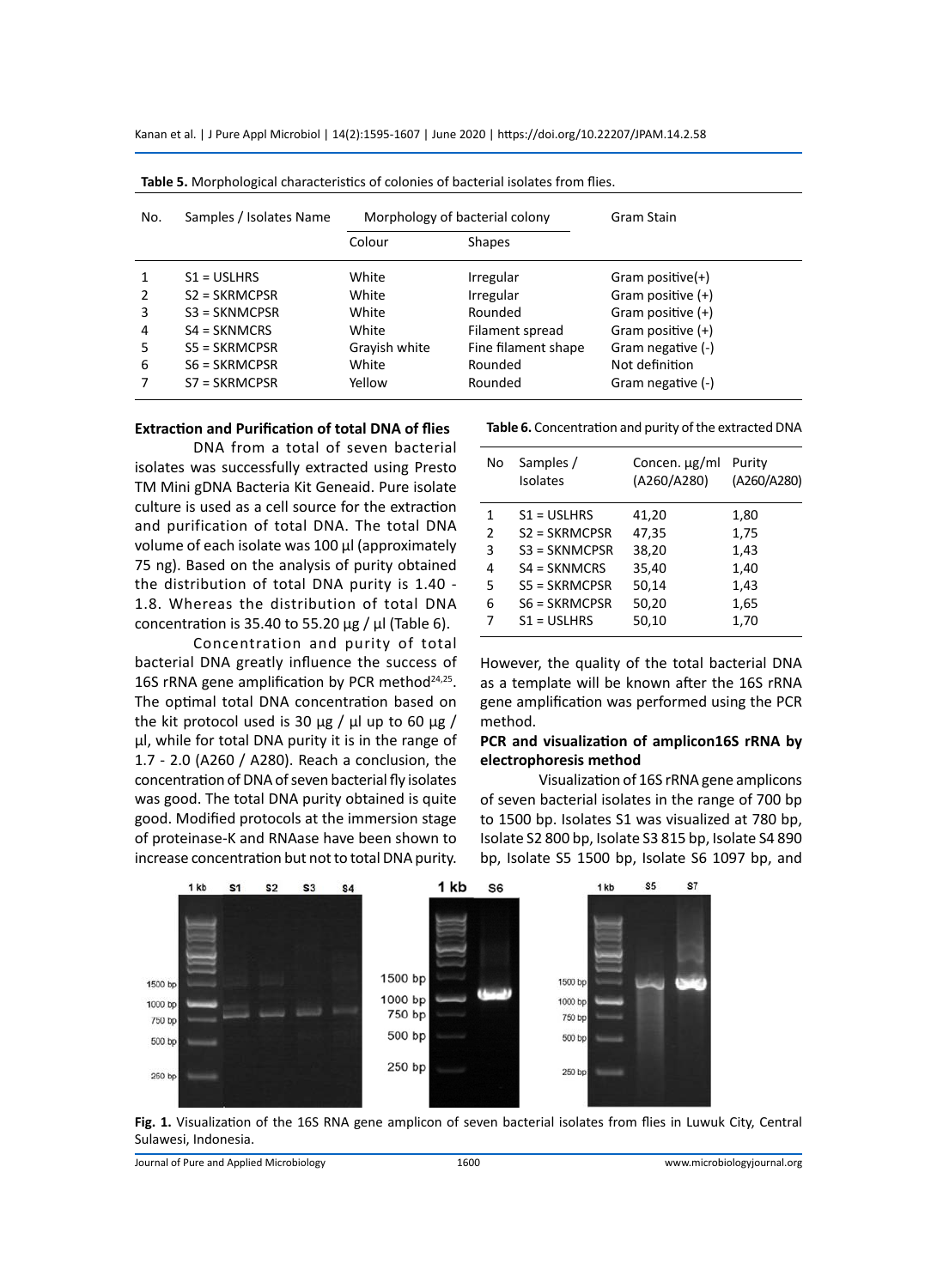Isolate S7 1500 bp. Based on the band formed, it indicates that the 16S rRNA gene amplification process was successful in all bacterial isolates (Fig. 2).

#### **Sequencing**

The sequencing of 16S RNA gene nucleotides from seven bacterial fly isolates was carried out by the sequencing method. The sequencing product in the form of seq file, from



### **Fig. 2.** Reconstruction of the phylogeny tree with neighbor joining model. The phylogeny tree construction uses two models with 1000x boostrap with MEGA 7.0.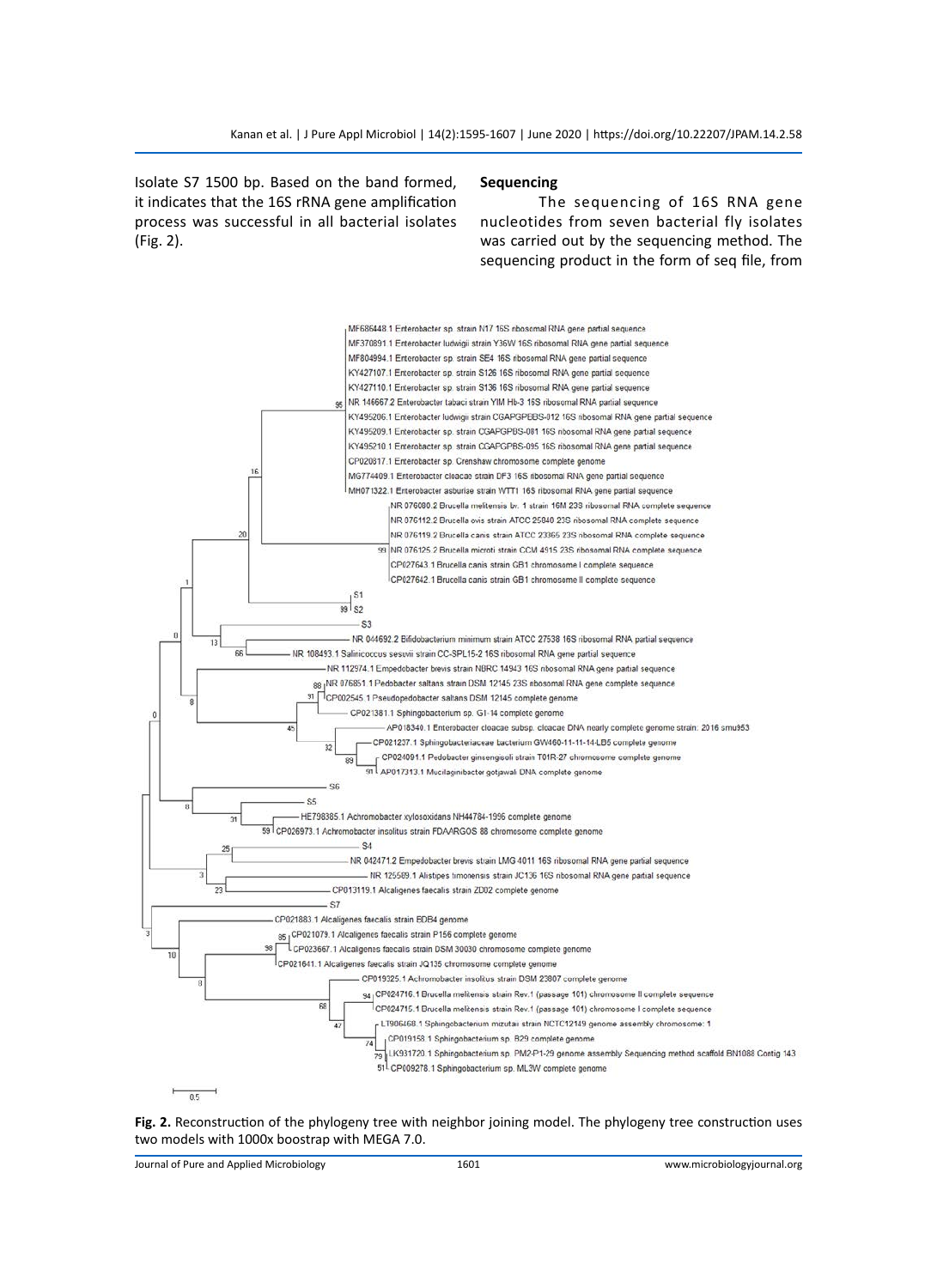Singapore's FIRST BASE Laboratory, is read using the Geneous program. The consensus area of the 16S rRNA gene sequence was obtained using the Bioedit Program.

#### **>Consensus Isolate S1**

G C G C C T G T T T A A C A A A A A C A T AT G G C T T T G C A A A AT C G A A A G AT G A G G TATA A G G C C T G A C A C C T G C C C G G T G C T G G A A G G T TA A G A G G G G AT G T C AT C C G C A A G G A G A A G AT TG A ATC G A A S C C C C A G TA A A CGGCKGCCGTAACTATAACGGTCCTAAKGYA GCAAATTCCTTGTCGGGAAGTTCCGACCTGC ACSAATGGTGTAACGATCTGGGCGCTGTCTCRC CRGAKCKCRGTSAAAKTGGGAKCGGTGAASAC



#### **Fig. 3.** Reconstruction of the phylogeny tree with minimum evolution model. The phylogeny tree construction uses two models with 1000x boostrap with MEGA 7.0.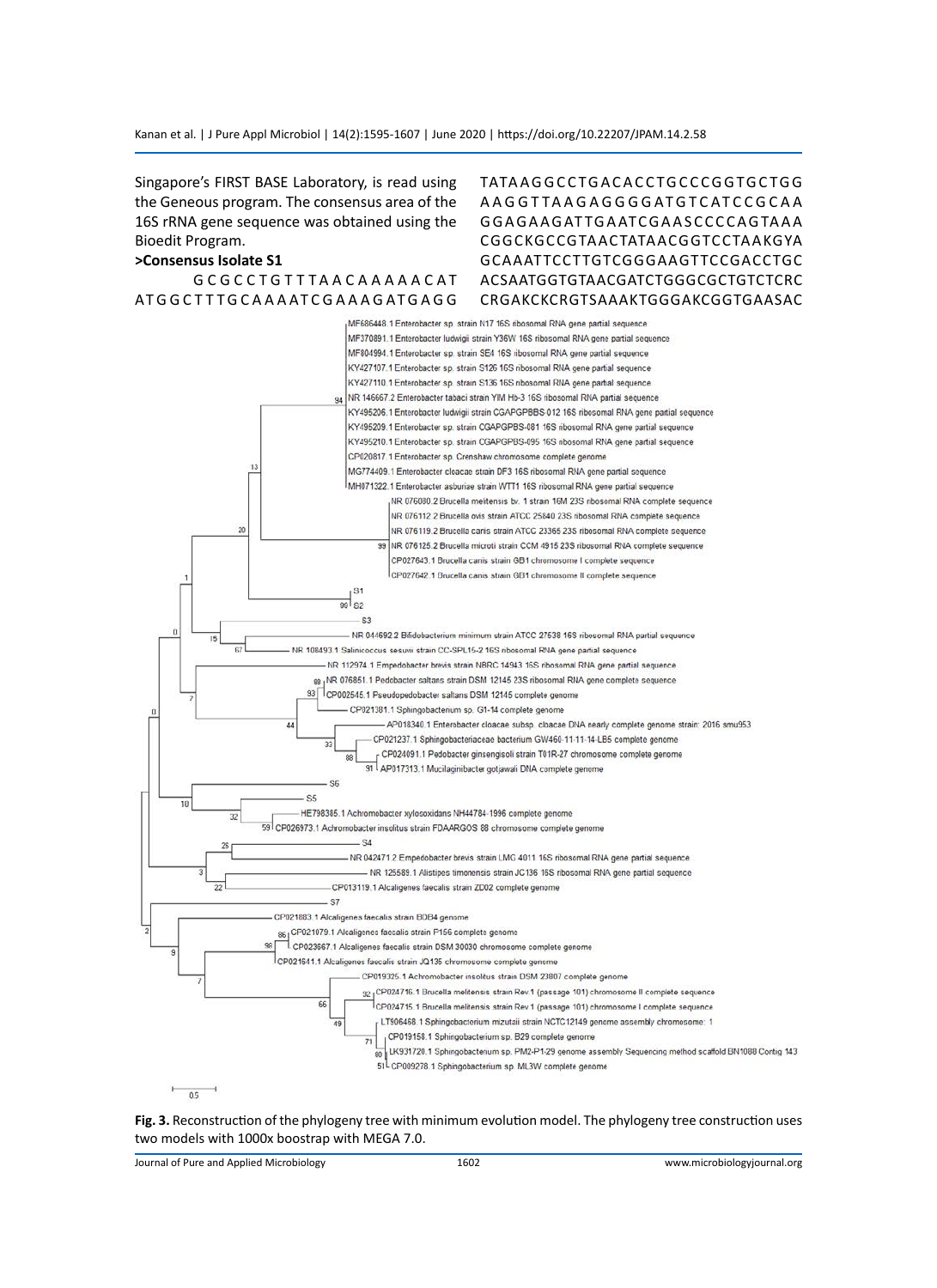# G C C G AT TA C C C G A A C R G G A C R G A A A S A C C CCATGCACCTTCACTATRGCTTAACATTGAAATT GKGTACRRGATGTGTARGATAGGCGGGAGA TGTTGAAGTGGCTKCSCSAGGARTCTGGACA YYTGAAATAMYSCCMTWTCTGKAYYCRG TTWCYAAKTCRMCTGWGKCGAKRATGTTSST G G K Y W G T W T K M C T G G G G T G G T C G C C T C C A A A A A G G TA A C G G A G G C T T T C A A A G GTAAGCTCAGTACGCTTGGTAACCGTACGGG GAGTGCAATGGCATAAGCTTGCTTGACTGTGA GACCTACAAGTCGAGCAGGGTCGAAAGACGG A C ATA G TG ATC CG G TG G T TC TG TATG G A A G GGCCATCGCTCAAAGGATAAAAGGTACGCTGG GGA TAACAGGC

#### **>Consensus Isolate S2**

TTCTTT AGAAAAAG GGGGG GCCAGGAA GT TCGAATAAAAGGGGCAAGGT T TAACGCA CAGATTCATCGTGACGCCAATTTATTAGACTGAAG GGTTTCCCCTTGTCGGCCCCGGCTCCAAGACC TTCAGTCAACGCAAAGTGGCGAACCGTT GGCATGGG GCC CCGGAAAGCCCCAAAGAACATGCTTGATGG TTCATTGACCGAGCTG CGCCCCTTCAAAGTGAGGA CCTGAGTGAGGAGATCCTCAGCCCAAGGGCAT GATTGAGCAAGTGGCCGTGTTAATGGTAGCGCTGCC AGCAGAAAGTTCAGCATCTGAAGGACGTCGGCTC CAGCGTGAACTATCGCTTGATTGACGATCAGGGCCAG TC CCGCGAGGTGTGAATTACATGCTGC CTGTGGA GCTGGATGGCACCTGGTGTTTCTGGCTGGTA TGCGTTTGTAGTTCGGCGAGCCGTTACGGTA TGTGCGTTTCCCGGATGACGACAAGGGTTCCT G ATAG A AT TC ATG G AT T TG CG TG CG G C C AC GCAGAAAGAGGCCATGCTGCACCCAGGCGGCC G A G C G C T T TG C C G A G A G TA A G T C T T C G T C G C C C G A G C TA A A A G A G C TG A G A C TC TC G G TATCCAGAGCCGTTTTGCAGACGTTTGCGCCAGCC GGTTTTG ATGGGTT GATCAGCGGTGTTC CAGAGGC TGAGCGA GAGAGTCT TCTGGG TCTGCAATTCCCAT GATTCAGTTCACGCCGTCGGAATTGCGTGATG CGATCAG GCCGCAACAAGCTTGGCCCGATCCAGAT CCCCGTCAGGAAAATAGCGCTCACACTCGCGGGATT GAGTCTGATGGACGATCATTCGCCAGCTCACGTGG GTGCCGGCCTTCGGCAGAGGCGGCTCTGTACA GCTGGGAGCAATATCAGTCCCGGGGGTA CAGGTTGA GTGCTGGCCTGGCATGGACGATCACCATCAGT CAGGTTCTCTACGTTGATGGGGCGCAGCTCGGT CTTCTGTATCGTCGATGCGTGTTCGTGGGTGCGG ACTTGGCCTCCCATGCAAGTCAGCTCCATTTGCC ACATAGCGTAAAGTGTCGGAACCAGGGCTTTCCC AGGGATAGCCTTGCATGAAAGGGATAGTTCAGCCG **TCGTAAA** 

#### **>Consensus Isolate S3**

TTTTTAATCTATCGCCTGTTCGCCTGTTT CCAGCAATA TAGGGCTCTGCGAAGTCGCAAGTCGAC GTATAGGGTCTGACGCCTGCCCGGTGCTGGAAGGTT AAGAGGAGAGGTGCAAGCCTTGAATTSWAKCCCCA GTAAACGGCGGCCGTAACTATAACGGTCCTAASGTA SCGAAATTCCTTGTCKKGYAAGTTYCGACCTGCMC GAATGGCGTAACGACTTCMCCGCTGTYTCCAACGC ASACTCAGTGAAATTGAATTYCCCGTGAAGATGCGG GGTTCCTGCGGTTAGACGGAAAGACCCCGTGCACC TTTACTATAGCTTTACMCTGGCATTTGTGGCGACATG TGTAGGATAGGTGGTAGACTTTGAAGCGKAGGCG CCAGCCTTCGTGGAGTCATCCTTGAAATACCACCCTT ATCGTCATAGATGTCTAACTGCGACCCGTATATCCGG GTCCAGGACCGTGTATGGTGGGTAGTTTGACTGGGG CGGTCGCCTCCTAAAGAGTAACGGAGGCGCGCRATG GTGGGCTCAGAACGGTCGGAAATCGTTCGTCGAGT GCAATGGCATAAGCCCGCCTGACTGCWAGACAGA CAAGTCGAGCAGAGACGAAAGTCGGTCATAGTGAT CCRGTGGTCCCGTRTGGAAGGGCCATCGCTCAACGG ATAAAAGGTACGCCGGGGATAACAGGCTGATGACC CCCAAGAGTCCATATCGACGGAGTTGTTTGGCACCT CGATGTTGGATTAAAAGATTAATT

# **>Consensus Isolate S4**

CCTGTTTTCGCCTGTTTTACAAAAACATA TGGCTTTGCAAAATCGAAAGATGAGGTATAAGGCCT GACACCTGCCCGGTGCTGGAAGGTTAAGAGGGAGA TGTCATCGCAAGAGAAGCATTGAATCGAAGCCCCAG TAAACGGCGGCCGTAA CTATAACGGTCCTAAGGTAGC GAAATTCCTTGTCGGGTAAGTTCCGACCTGCACGAA TGGTGTAACGATCTGGGCGCTGTYTCAGCCATGAGCT CGGTGAAATTGTGGTATCGGTGAAGACGCCGAT TACCCGCAACGGGACGGAAAGACCCCATGCACCTT CACTATAGCTTAACATTGAAATTGGGTACAGGATG TG TA G G ATA G G C G G G A G ATG T TG A A G TG G CTTCGCCAGGAGTCATGGAATCAACCTTGAA ATACCGCCCTTTCTGTATTCGGTTTCTAACTCG GCCATGCCGAGGACATTGTTTGGTGGGTAGTTT GACTGGGGTGGTCGCCTCCAAAAAGGTAACGGA GGCTTTCAAAGGTAAGCTCAGTACGCTTGGTAA CCGTACGTGGAGTGCAATGGCATAAGCTTGCTTGA CTGTGAGACCAACAAGTCGACCAGGGTCGAAAGA CGGACATAGTGATCCGGTGGTTCTGTATGGAAGGG CCATCGCTCAAAGGATAAAAGGTACGCTGGGGATAA CAGGCTGATCTCCCCCAAGAGCTCATATCGACGGG GAGGTTTGGCACCTCTATGTTGGATTAAAATATAC

#### **>Consensus Isolate S5**

TAAGAGCTTGCTCTTATGAAGTTAGCG GCGGACGGGTGAGTAACACGTGGGTAACCTG CCCATAAGACTGGGATAACTCCGGGAAACCG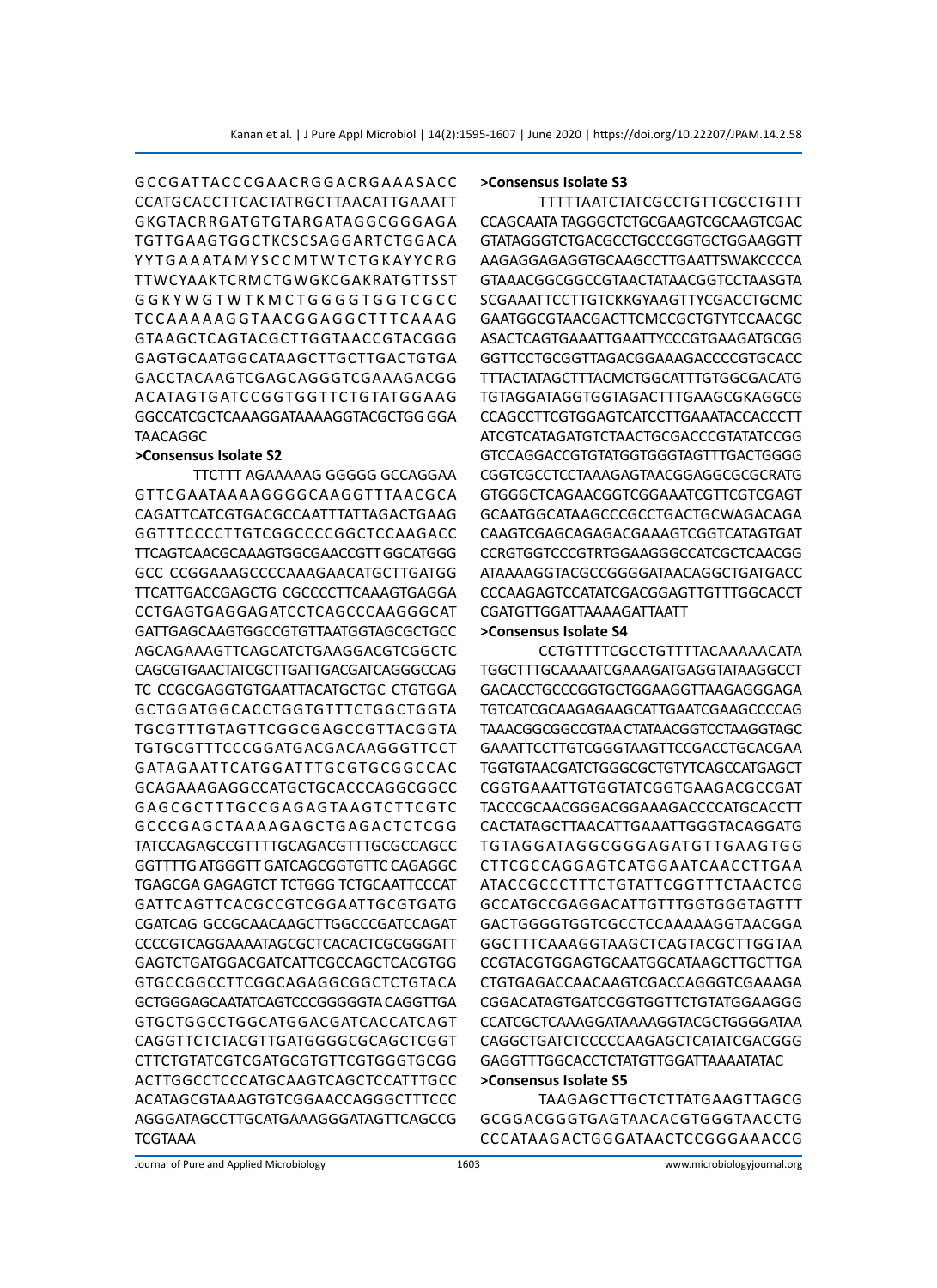GGGCTAATACCGGATAACATTTTGAACCGCATG G T TC G A A AT TG A A A G G C G G C T TC G G C TG T CACTTATGGATGGACCCGCGTCGCATTAGC TAGTTGGTGAGGTAACGGCTCACCAAGGCAA CGATGCGTAGCCGACCTGAGAGGGTGATCGG CCACACTGGGACTGAGACACGGCCCAGACTCC TACGGGAGGCAGCAGTA GGGAATCTTCCGCAATGG ACGAAAGTCTGACGGAGCAACGCCGCGTGAGT GATGAAGGCTTTCGGGTCGTAAAACTCTGTT GTTAGGGAAGAACAAGTGCTAGTTGAATAAGC TGGCACCTTGACGGTACCTAACCAGAAAGCCA CGGCTAACTACGTGCCAGCAGCCGCGGTAAT ACGTAGGTGGCAAGCGTTATCCGGAATTATTGGGC GTAAAGCGCGCGCAGGTGGTTTCTTAAGTCTGATG TGAAAGCCCACGGCTCAACCGTGGAGGGTCAT TGGAAACTGGGAGACTTGAGTGCAGAAGAG GAAAGTGGAATTCCATGTGTAGCGGTGAAATG CGTAGAGA TATGGAGGAACA CCAGTGGCGAAGGC GACTTTCTGGTCT GTAACTGACACTGAGGCGC

# **>Consensus Isolate S6**

AGCTAGTATCCATCGTTTACGGCGTGGA CTACCAGGGTATCTAATCCTGTTTGCTCCCCACGCTTT CGTTCATCAGCGTCAATAAATACGTAGTAACCTGCCTT CGCAATTGGTATT CCATGTAATATCTAAGCATTTCACC GCTACACTACATATTCTAGTTACTTCCATACTACTCA A G C TA G A C A G TAT C A AT G G C A G T G T C T T AGTTGAGCTAAGAAATTTCACCTCTGACTTAT C C TA A C C G C C TA C G A A C C C T T TA A A C C C A A TAATTCCGGATAACGCTCGCATCCTCCGTATTACCG CGGCTGCTGGCACGGAGTTAGCCGATCCTTATTC **>Consensus Isolate S7** 

A A G C G T TA ATC G G A AT TA C TG G G C GTAAAGCG CACGCAGGCGGTC TGTCAAGTCGGATG TGAAATCCCCGGGCTCAACCTGGGAACTGCATTCG AAACTGGCAGGCTAGAGTCTTGTAGAGGGGGGT AGAATTCCAGGTGTAGCGGTGAAATGCGTAGA GATCTGGAGG AATACCGGTGGCGAAGGCGGCCC CCTGGACAAAGACTGACGCTCAGGTGCGAAA GCGTGGGGAGCAAACAGGAT TAGATACCCT GGTAGTCCACGCCGTAAACGATGTCGACTTGG A G G T TG TG C C C T TG A G G C G TG G C T TC C G G AGCTAACGCGT TAAGTCGACCGCCTGGGGA GTACGGCCGCAAGGTTAAAACTCAAATGAATTG ACGGGGGCCCGCACAAGCGGTGGAGCATGTGGT TTAATTCGATGCAACGCGAAGAACCTTACCTAC TCTTGACATCCAGAGAACTTTCCAGAGATGGAT TGGTGCCTTCGGGAACTCTGAGACAGGTGCTGCA TGGCTGTCGTCAGCTCGTGTTGTGAAATGTTGGG TTAAGTCCCGCAACGAGCGCAACCCTTATCCTTTGTT GCCAGCGGTTCGGCCGGGAACTCAAAGGAGAC TG C C AGTG ATA A AC TG G AG G A AG GTG G G G ATGACGTCAAGTCATCATGGCCCTTACGAGTAG GGCTACACACGTGCTACAATGGCGCATACAAAG AGAAGCGACCTCGCGAGAGCAAGCGGACCTCA TAAAGTGCGTCGTAGTCCGGATTGGAGTCTG CAACTCGACTCCATGAAGTCGGAATCGCTAGTAAT CGTAGATCAGAATGCTACGGTGAATACGTTCCCGG GCCTTGTACACACC GCCCGTCACACCATGG

Each 16S RNA consensus gene sequence of each isolate was used for alignment using BLAST. Analysis of 16S RNA Isolate S1 gene sequence alignment showed a 90% similarity with *Bifidobacterium minimum* [NR 044692.2]. Isolate S2 showed 86% similarity with *Alcaligenes faecalis*[CP021883.1]. Isolate S3 had a similarity of 94% *Brucella melitensis* bv. [NR\_076080.2]. Isolate S4 has a 99% similarity with *Sphingobacterium* sp. [LK931720.1]. Isolate S5 has a 100% similarity with *Bacillus* sp. [MH071158.1]. Isolate S6 has a 97% similarity with *Gamma proteobacterium* [KJ127178.1]. Whereas Isolate S7 has a similarity of 100% *Enterobacter asburiae* [MH071322.1] (Appendix 1).

#### **Discussion**

House flies have long been known as vectors of various types of diseases caused by bacteria. The bacteria that are transmitted by house flies to humans are very dependent on habitat. Identification of bacteria by conventional methods not only requires a long time but also the accuracy of the species identified is still low. Molecular identification using the 16S rRNA gene has been widely used in determining the position of bacterial species. Bacterial identification based on morphology and biochemical analysis has been apply before on *Musca domestica* and *Chrysomya megachepala* that lives in Luwuk City, Central Sulawesi, Indonesia. Molecular identification can determine the position of bacterial species that exist in flies and construct phylogeny trees of these bacteria. Knowing the species of bacteria in flies is very important to overcome the transmission of pathogenic bacteria conducts by flies.

The phylogeny tree construction aims to determine the evolutionary history of a species, diversity characteristics, predict novelty of genes, break pathogenic microbial strains and other purposes<sup>20</sup>. The phylogeny construction is based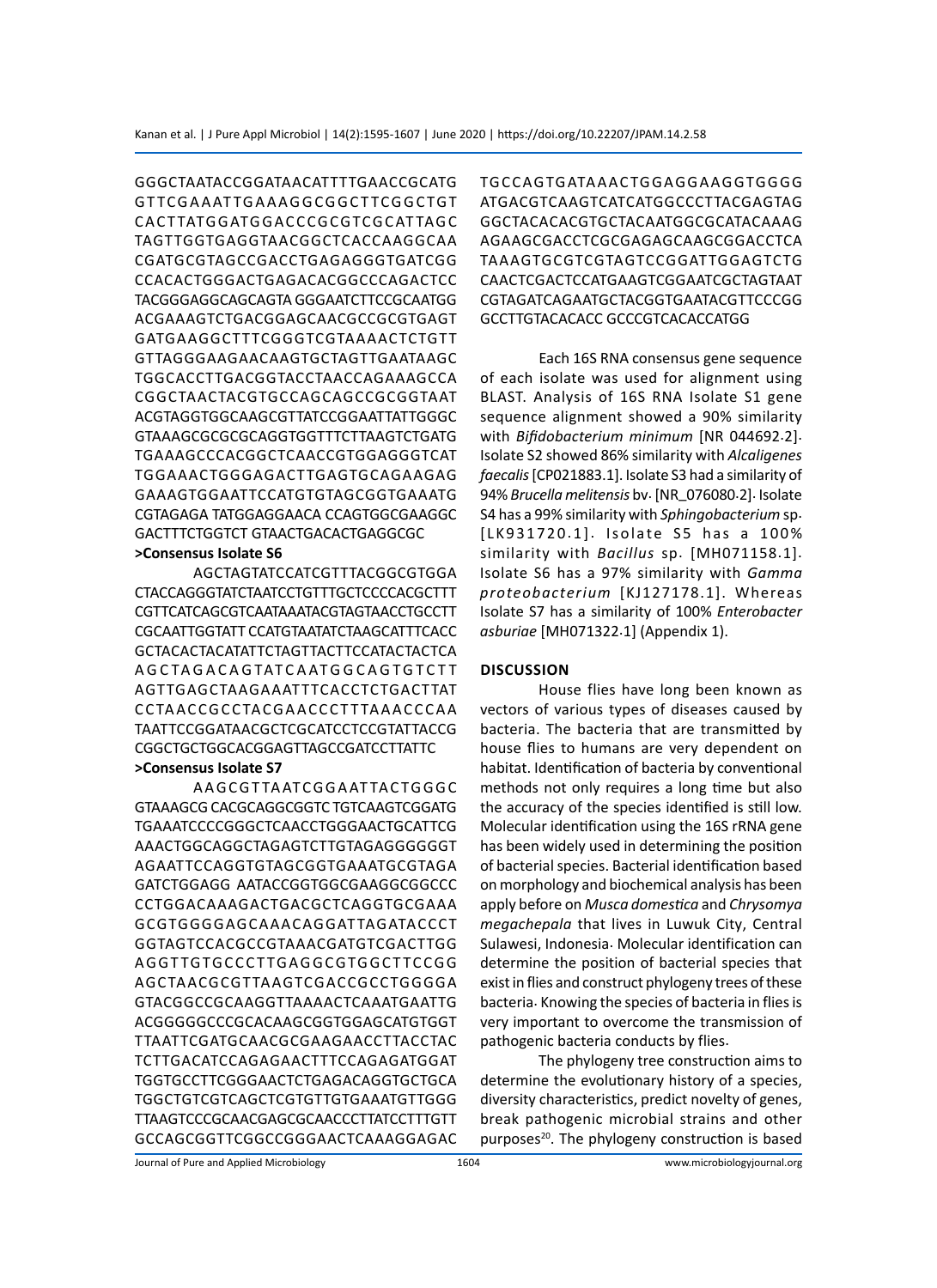on consideration of the type or model of the phylogeny tree, the sequence that becomes the comparison and calculation of sequence data<sup>21</sup>. In this present study, the term reconstruction is used because the phylogeny tree was rebuilt based on the 16S rRNA gene sequence of bacteria from flies with BLAST sequences that were recorded in the NCBI gene bank. The phylogeny reconstruction was executed using two models. It aims to compare and ensure phylogeny trees were formed. The phylogeny tree built using the Neighbor-Joining model has topography similar to the minimum evolution model (Fig. 3 in Fig. 4).

Based on the 16S rRNA gene in constructing phylogenic trees, isolate S1 and S2 isolate have the closest evolutionary relationship with *Brucella* sp. Isolate S1 and Isolate S2 form the same node, thus having a very close evolutionary relationship. Isolate S3 has the closest evolutionary relationship with *Bifidobacterium minimum* even though it is in a different node. S4 isolate has the closest evolutionary relationship with *Empedobacter brevis*. Isolate S5 has the closest evolutionary relationship with *Achromobacter xylosoxidans*. Isolate S6 has the closest evolutionary relationship with isolate S5, then with *Achromobacter xylosoxidans*. Isolate S7 has the closest evolutionary relationship to *Alcaligenes faecalis* (Fig. 2 and Fig. 3).

From the results of this study, it is known that the similarity of 16S rRNA gene sequences is different from the close evolutionary relationship of each bacterial isolate obtained from green flies and house flies in Luwuk. The alignment of 16S rRNA sequences using BLAST (https://www.ncbi. nlm.nih.gov/) is based on the similarity in the sequence of nucleotide sequences of each isolate with similar sequences that have been recorded in the NCBI gene bank. In contrast to phylogeny reconstruction, it was built based on the close evolutionary relationship of each isolate based on 16S RNA sequences<sup>22,24-26</sup>. Species of bacteria identified from green flies and house flies that inhabit the city of Luwuk have never been reported to be associated with flies.

Research conducted by Park et al. 2019 states that the genus *Staphylococcus* and *Weissella* were predominantly found on the external portion of house flies however, in this study neither species of bacteria was found<sup>4</sup>. The genus *Pseudomonas* and *E. coli* were found the most on the surface of the body of the fly that lives in the hospital<sup>8</sup>. In this study, the bacteria isolated from flies that live in hospital waste bins were very different from those commonly found. Bacterial species found based on molecular identification are *Bifidobacterium minimum* (Isolate 1), *Alcaligenes faecalis* (Isolate 2), *Brucella melitensis* bv. (Isolate S3), *Sphingobacterium* sp. (Isolate S4), *Bacillus* sp. (Isolate 5), *Gamma proteobacterium* (Isolate S6), and *Enterobacter asburiae* (Isolate 7). Interestingly, the results of previous studies of the seven bacteria have antibiotic activity against pathogenic bacteria *Escheresia coli* and *Staphylococcu*s sp1

### **Conclusion**

Based on the alignment analysis of the BLAST method, the 16S RNA Isolate S1 gene sequence showed a 90% similarity with *Bifidobacterium minimum* [NR 044692.2]. Isolate S2 showed 86% similarity with *Alcaligenes faecalis* [CP021883.1]. Isolate S3 had a similarity 94% *Brucella melitensis* bv. [NR\_076080.2]. Isolate S4 has a 99% similarity with *Sphingobacterium*sp. [LK931720.1]. Isolate S5 has a 100% similarity with *Bacillus* sp. [MH071158.1]. Isolate S6 has a 97% similarity with *Gamma proteobacterium* [KJ127178.1]. Whereas Isolate S7 has 100% similarity of *Enterobacter asburiae* [MH071322.1]. Based on the evolutionary relationship on phylogeny trees formed using 16 S RNA sequences and BLAST sequences, isolates S1 and isolates S2 have the closest evolutionary relationship with *Brucella* sp. Isolate S3 has the closest evolutionary relationship with *Bifidobacterium minimum*. Isolate S4 has the closest evolutionary relationship with *Empedobacter brevis*. Isolate S5 has the closest evolutionary relationship with *Achromobacter xylosoxidans*. Isolate S6 has the closest evolutionary relationship with isolate S5, then *Achromobacter xylosoxidans*. Isolate S7 has the closest evolutionary relationship to *Alcaligenes faecalis*. Bacteria found in house flies and green flies from the city of Luwuk were first reported to be associated with flies.

#### **Acknowledgments**

We would like to acknowledge Prof. Dr. Ir. Max Tulung, MS for his assistance in the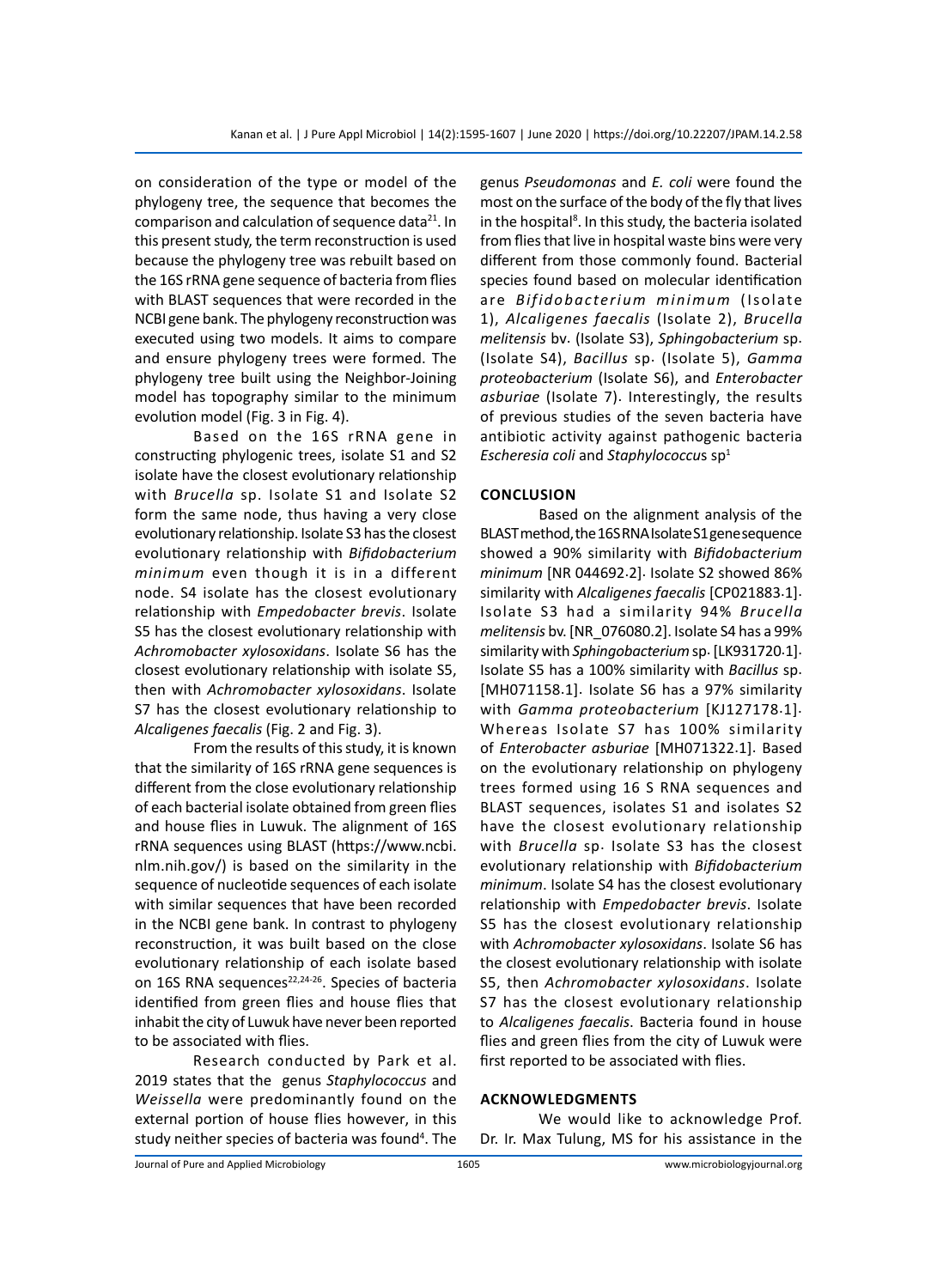morphology identification of flies. Thank you to the chair and staff of the bioactivity and molecular biology laboratory, State University of Manado, for assisting in the identification of molecular bacteria.

#### **Conflict interest**

The authors declare that there is no conflict of interest.

# **Authors' Contributions**

All authors listed have made substantial, direct and intellectual contribution to the work, and approved it for publication.

# **Funding**

This work was supported by the Ministry of Research, Technology and Higher Education through the Doctoral Research Dissertation Schema Scheme (Hdristekdikti 2018 / 2019-01)

# **Ethics Statement**

This article does not contain any studies with human participants or animals performed by any of the authors.

# **Data Availability**

All datasets generated or analyzed during this study are included in the manuscript and/or the Supplementary Files.

#### **References**

- 1. Kanan M, Tulung M. DNA barcoding for identification flies species from differents habitats in Luwuk, Sulawesi Tengah. *J Entomol Zool Stud.* 2018;6(2):2046- 2052.
- 2. Khamesipour F, Lankarani KB, Honarvar B, Kwenti TEA. systematic review of human pathogens carried by the housefly (Musca domestica L.). *BMC Public Health.* 2018;18(1):1049. https://doi.org/10.1186/s12889- 018-5934-3
- 3. Nazari M, Mehrabi T, Hosseini SM, Alikhani MY. Bacterial contamination of adult house flies (Musca domestica) and sensitivity of these bacteria to various antibiotics, captured from Hamadan City, Iran*. Journal of Clinical And Diagnostic Researc*h (JCDR). 2017;11(4):DC04. https://doi.org/10.7860/ JCDR/2017/23939.9720
- 4. Park R, Dzialo MC, Spaepen S. Microbial communities of the house fly Musca domestica vary with geographical location and habitat. *Microbiome.* 2019;7:147. https:// doi.org/10.1186/s40168-019-0748-9
- 5. Bahrndorff S, de Jonge N, Skovgard H, Nielsen JL. Bacterial Communities Associated with Houseflies (Musca domestica L.) Sampled within and between

Farms. *PloS One.* 2017;12(1):e0169753. https://doi. org/10.1371/journal.pone.0169753

- 6. Zhao X, Zhang X, Chen Z, Wang Z, Lu Y, Cheng D. The Divergence in Bacterial Components Associated with *Bactrocera dorsalis* across Developmental Stages. *Front Microbiol*. 2018;9:114.https://doi. org/10.3389/fmicb.2018.00114
- 7. Jacob JJ, Veeraraghavan B, Vasudevan K. Metagenomic next-generation sequencing in clinical microbiology. *Indian J Med Microbiol.* 2019;37:133-40. https://doi. org/10.4103/ijmm.IJMM\_19\_401
- 8. Vijayakumar S, Biswas I, Veeraraghavan B. Accurate identification of clinically important*Acinetobacter*spp.: an update. *Future Sci OA*. 2019;5(6):FSO395. https:// doi.org/10.2144/fsoa-2018-0127
- 9. Gupta AK, Nayduch D, Verma P, Shah B, Ghat HV, Patole S, Shouche YS. Phylogenetic characterization of bacteria in the gut of house flies (Musca domestica L.). *FEMS Microbiol Ecol.* 2012;79:581-593. https://doi. org/10.1111/j.1574-6941.2011.01248.x
- 10. Kassiri H, Akbarzadeh K, Ghaderi A. Isolation of pathogenic bacteria on the house fly, Musca domestica L.(Diptera: Muscidae), body surface in Ahwaz hospitals, Southwestern Iran. *Asian Pacific Journal of Tropical Biomedicine.* 2011;1116:S1119. https://doi. org/10.1016/S2221-1691(12)60370-0
- 11. Rotty IE, Pinontoan O, Tulung M, Rumengan I, Mokosuli YS. Molecular identification of house fly, Musca domestica L. (Diptera : Muscudae), using mitochondrial DNA partial genes cytochrome oxidase sub unit 1 (CO1) in Manado city. *International J Entomol Research*. 2018;3(2):168-176.
- 12. Chaiwong T, Srivoramas T, Sueabsamran P, Sukontason K, Sanford, MR, Sukontason KL. The blow fly, Chrysomya megacephala, and the house fly, Musca domestica, as mechanical vectors of pathogenic bacteria in Northeast Thailand. *Trop Biomed*. 2014;31(2):336-46.
- 13. Pava-Ripoli M, Pearson REG, Miller AK, Ziobro GC. Prevalence and relative ridk of Cronobacter spp., Salmonella spp., and listeria monocytogenes associated with the body surfaces and guts of individual filth flies. *Appl Environ Microbiol.* 2012;78:7891-7902. https://doi.org/10.1128/AEM.02195-12
- 14. Ngoen-klan R, Moophayak K, Klong-klaew T, et al. Do climatic and physical factors affect populations of the blow fly Chrysomya megacephala and house fly Musca domestica? *Parasitology Research.* 2011;109:1279- 1292. https://doi.org/10.1007/s00436-011-2372-x
- 15. Macovei L, Miles B, Zurek L. The potential of house flies to contaminate ready-to-eat food with antibiotic resistant enterococci. *J Food Protect.* 2008;71:432-439. https://doi.org/10.4315/0362-028X-71.2.435
- 16. Chakrabarti S, Kambhampati S, Zurek L. Assessment of house fly dispersal between rural and urban habitats in Kansas, USA. *J Kans Entomol Soc.* 2010;83:172-188. https://doi.org/10.2317/JKES0809.15.1
- 17. Manandhar R, Gokhale S. Are Houseflies Still Important Vector of Gastrointestinal Infections?. *J Bacteriol Parasitol.* 2017;8:318. https://doi.org/10.4172/2155- 9597.1000318
- 18. The new buzz on antibiotics. Availiable on : http://www. abc.net.au/science/articles/2002/10/01/689400.htm